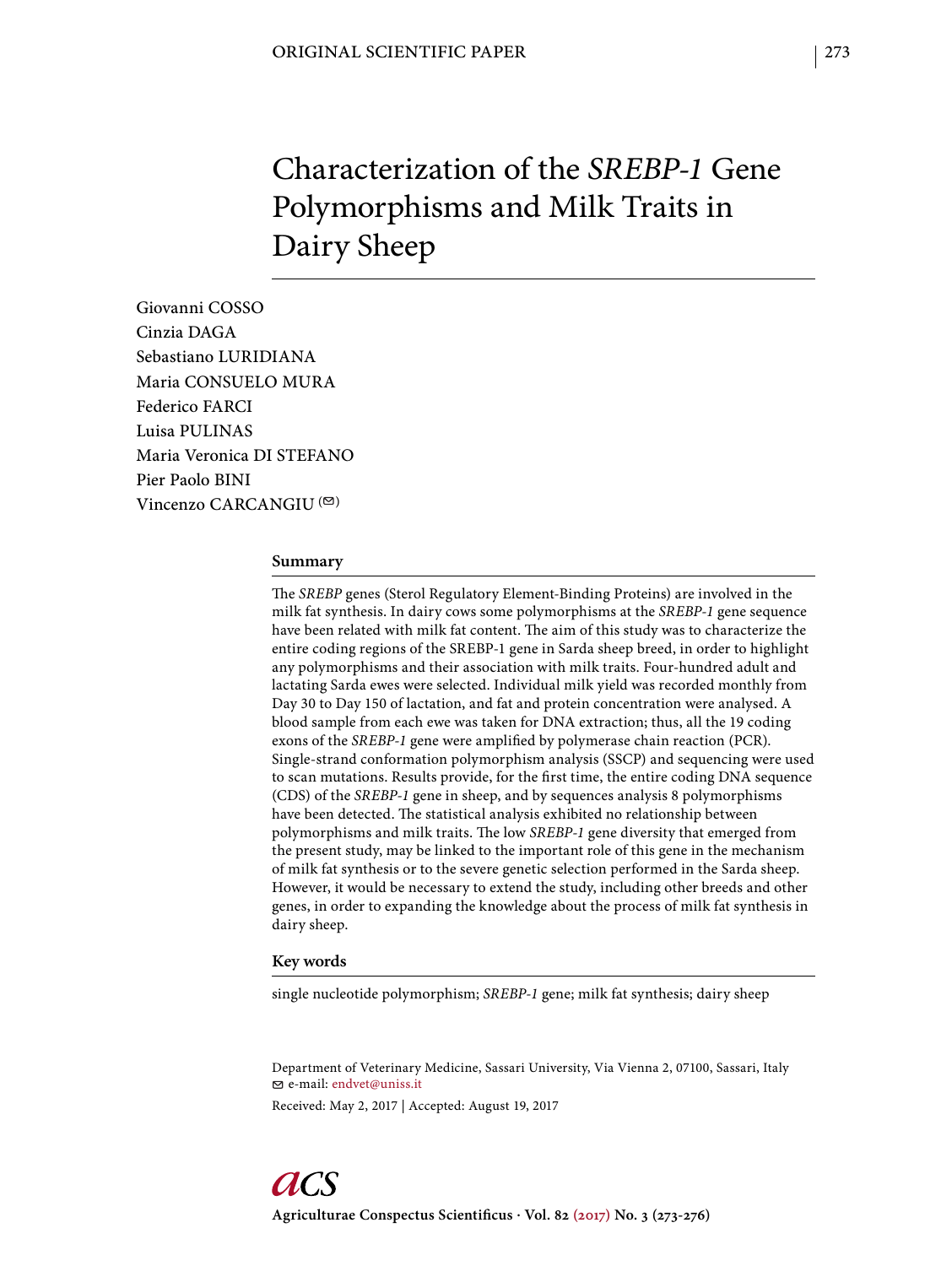## **Introduction**

Lipids are important components of milk for their biological value, and their nutritional and organoleptic properties (Lock and Bauman, 2004; Harvatine et al., 2009). The concentration of fatty acid in milk is influenced by nutrition and by genetic traits (Bauman et al., 2011). Among the genes involved in the regulation of the fatty acid secretion, the *SREBP* genes have recently received increased interest due to their role in the synthesis of mammary lipids (Nafikov et al., 2013). Mammalian genomes have two different *SREBP* genes, named *SREBP-1* and *SREBP-2*. In dairy cows single nucleotide polymorphisms (SNPs) in the intron 5 and exon 14 of the *SREBP-1* gene were found to be related with different milk fat content (Cecchinato et al., 2011; Rincon et al., 2012; Hoaschi et al., 2007). Contrarily, in Sarda sheep no variation was found in the intron 5 and exon 14 of the *SREBP-1* gene (Cosso et al., 2012). However, in dairy sheep different expression levels of the *SREBP-1* gene are found to be associated with milk fat yield (Carcangiu et al., 2013). Thus the aim of the present study was to clarify the entire coding region of the *SREBP-1* gene and to evidence possible polymorphisms and their association with milk traits in Sarda breed sheep.

## **Material and methods**

The research was conducted on 400 adult lactating Sarda breed ewes from two farms, with the same management and feeding conditions, located in North Sardinia. Feeding consisted of natural extensive pasture supplemented by 300g per head daily of commercial pellets (crude protein 20.4% and 12.5 MJ ME/kg DM). Hay (crude protein 11.1% and 7.2 MJ ME/kg DM) and water were *ad libitum*. A jugular blood sample was collected from each ewe using vacuum tubes with EDTA as an anticoagulant (BD Vacutainer Systems, Belliver Industrial Estate, Belliver Way, Roborough, Plymouth, PL6 7BP, U.K.). Monthly individual milk yield was recorded from Day 30 to Day 150 of lactation. For each sample fat and protein were analysed (CombiFoss 6000, Foss Electric, Slangerupgade 69, DK 3400 Hillered, Denmark). DNA was extracted from whole blood using a commercial DNA extraction kit (NucleoSpin®Blood, Macherey–Nagel Postfach 101352 D-52313, Düren Neumann Neander Str. 6-8 D-52355 Düren, Germany). The primer set (reported in Table 1) were designed on the *SREBP-*1 gene bovine sequence using Primer 3 plus software. Each exon was amplified by polymerase chain reaction (PCR) in a reaction mix containing 2.5 μl of template DNA (100 ng), 2.5 μl of 10X PCR Buffer (minus  $MgCl<sub>2</sub>$ ) (20 mM Tris-HCl (pH 8.0), 40 mM NaCl, 2 mM Sodium Phosphate, 0.1 mM EDTA, 1 mM DTT, stabilizers, 50% (v/v) glycerol), 1.5 mM  $MgCl<sub>2</sub>$ , 4 µl of 1.25 mM of each dNTPs, 10 pM of each primer and 0.2 μl of 5U *Taq* DNA polymerase (Platinum *Taq* DNA Polymerase Invitrogen, Carlsbad, CA, USA), in a final volume of 25 μl. The PCR reaction was started by a 2.30 min template denaturation at 95°C, followed by a 35-cycle program with 20 s denaturation at 95°C, 30 s annealing at different temperatures among 54.7°C and 67°C for the different segment, elongation 72°C; finally a 10 min final extension at 72°C for all the fragments on a Mastercycler® 5333 (Eppendorf AG, Barkhausenweg 1, 22339 Hamburg, Germany). Amplified fragments were named F1-F19. The F19 was very long and no restriction enzyme has been found to cut its sequence, so it was the only fragment to be

| Table 1. SREBP-1 gene primer sequence, fragments length |  |  |
|---------------------------------------------------------|--|--|
| and annealing temperature                               |  |  |

| Fragments<br>name | Primer sequence $(5'$ to $3')^{\dagger}$                                      | Length<br>(bp) | T annealing<br>$(^{\circ}C)$ |
|-------------------|-------------------------------------------------------------------------------|----------------|------------------------------|
| F <sub>1</sub>    | F: CCCAGTTTCCGAGGAACTTTTC<br>R: GGCCCTGACGCACCTTCTAT                          | 221            | 60.5                         |
| F <sub>2</sub>    | F: ACGGCTGCTCACGGCTTT<br>R: AGCCTGCAAACTCCTCTACCA                             | 523            | 64.3                         |
| F3                | F: AGCCCCAGCCTTCATCTCT                                                        | 238            | 62.0                         |
| F <sub>4</sub>    | R: TCCCTGATGCCAGCCAGAC<br>F: CCTCCCAGATACAGCAGGTC                             | 333            | 64.0                         |
| F <sub>5</sub>    | R: GGCAGAGTTAGCAGGTGGAC<br>F: CCTGACGACCATGAAAACAG                            | 436            | 61.0                         |
| F <sub>6</sub>    | R: TATTAGGGCCTCAGCCCACA<br>F: CTCTGCCCTCTTGCTTCAGT                            | 228            | 54.7                         |
| F7                | R: AACTTCCAGGGACACCAG<br>F: CCTGGTGTCCCTGGAAGTT                               | 495            | 59.0                         |
| F8                | R: CCCTCAGCCTTGTCTTTCTTC<br>F: GCTGAAGGGTTCCCACAGTA                           | 365            | 63.1                         |
| F9                | R: CACAGGACGGGATCCACATA<br>F: GATCTTGTCCTGTGGGCTTG                            | 327            | 67.0                         |
| F10               | R: AGCACCTTCCCAGGCACT<br>F: CCCAAGATGGAGGAGTAGCA                              | 398            | 62.0                         |
|                   | R: TGGAAGATAAGAGGGCGTGA                                                       |                |                              |
| F11               | F: ATGGGTATGCGGGTGAGG<br>R: GCTGTTGAGGAGGGAATGG                               | 387            | 61.0                         |
| F <sub>12</sub>   | F: GTGAGGGCTGCACAGAAAG<br>R: AGGCAAGGGACAAGACACTG                             | 388            | 65.0                         |
| F13               | F: GGTGCGTGTGCAAAGGAG<br>R: CCCAGAGAGGAACCGAAATG                              | 284            | 56.0                         |
| F14               | F: AGCCATGTTGACCGCCTGT<br>R: GCAGAAACTCAGCCACACTG                             | 222            | 61.0                         |
| F15               | F: GCTGAGTTTCTGCCTCCTGT<br>R: CTCTGCCCTGGTTCTGGAT                             | 276            | 60.1                         |
| F16               | F: ATCCAGAACCAGGGCAGAG                                                        | 287            | 64.0                         |
| F17               | R: CATCCAGGGAGTGGAAAGG<br>F: TTGTGAGGCAGGTGCAGTG                              | 455            | 64.0                         |
| F18               | R: AGTCGGGCAGTGGCTTCAT<br>F: GGGACAGGCATGAGGTGT                               | 246            | 62.1                         |
| F19               | R: CATCTTACGGTCTCCCTCTG<br>F: CTTCTGGACCGTAGCCTGAG<br>R: AGCTGGAGGTCACAGTGGTC | 603            | 57.0                         |
|                   |                                                                               |                |                              |

† F is forward primer and R is reverse primer

sequenced directly after amplification. All the other fragments (F1-18) were subjected to single-strand conformation polymorphism analysis (SSCP), to scan mutations. Aliquots of 2.5 μl of PCR products were denatured at 95°C for 10 min in a 7.5 μl of denaturing solution containing 1 mg/ml of xylene-cyanol (Sigma– Aldrich Corporation, St. Louis, MO 63103, Missouri, USA), 1 mg/ml of bromophenol blue (Amersham Pharmacia Biotech, AB Vinstandelsstift, Blasieholmstrong 12, 111 48 Stockholm, Sweden), 10 mM of EDTA (pH 8), 8 ml of deionised formammide (Sigma–Aldrich Corporation, St. Louis, Missouri, USA) and then chilled on ice before loading. SSCP analysis, has been conducted using the vertical electrophoresis DCode TM Universal mutations detection system for SSCP (Bio-Rad Laboratories, Via Cellini 18/A, 20090 Segrate, MI, Italy). Denatured amplicons were subject to electrophoresis using different combinations of Watt and V depending on the amplicons length. After SSCP analysis 5 samples for each migration pattern were sequenced using a commercial service (Bio-Fab Research srl, Roma, Italy).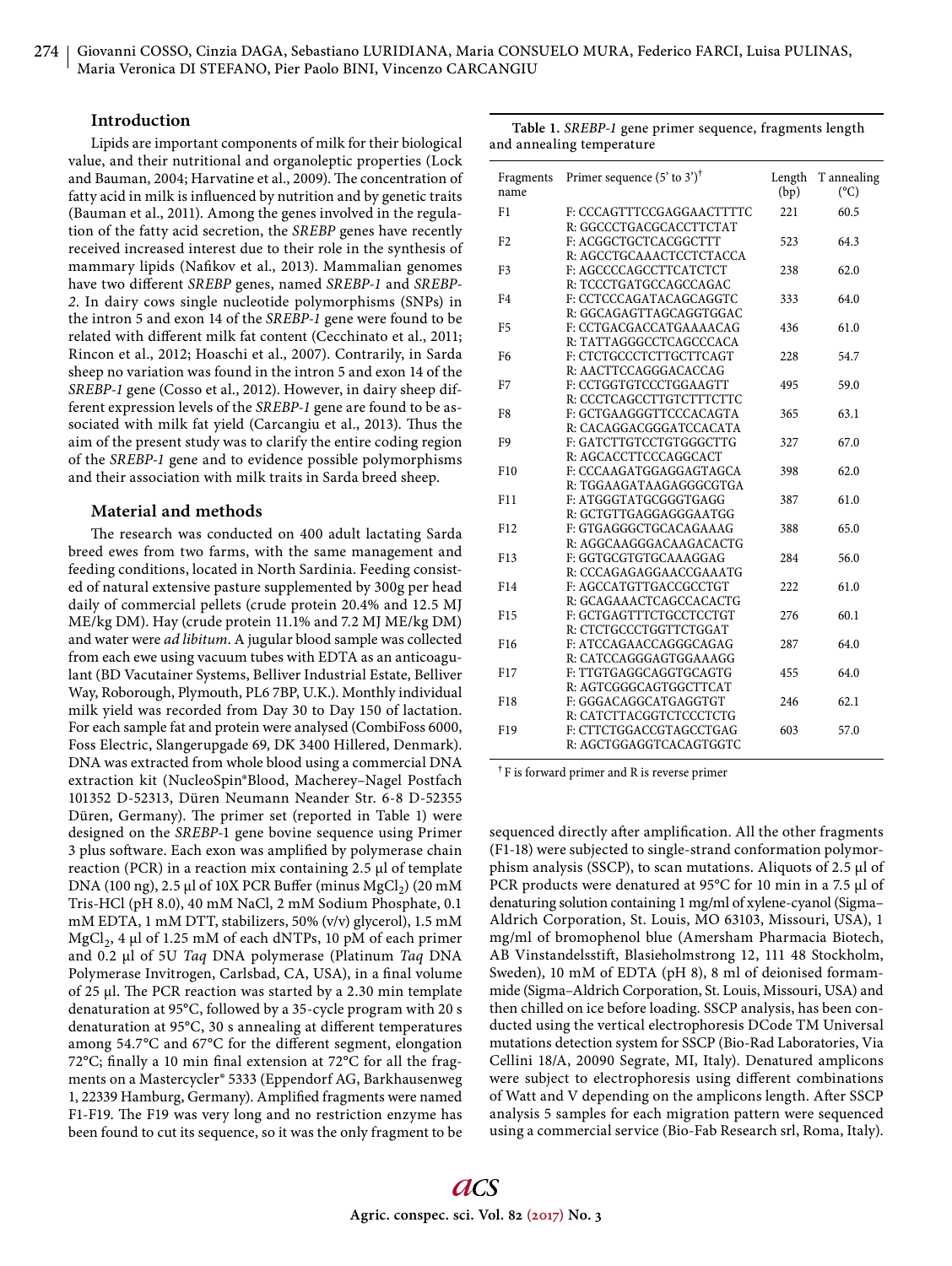Nucleotide sequence alignments were performed using the Bioedit soft ware (www.mbio.ncsu.edu/bioedit/bioedit.html). The genotypic, allelic frequencies and Hardy-Weinberg equilibrium were calculated using GENEPOP population genetics soft ware. (4.1- http://kimura.univ-ontp2.fr/~rousset/Genepop. htm). Statistical analysis was performed using R-Project software (R Development Core Team (2011) R: A language and environment for statistical computing. R Foundation for Statistical Computing, Vienna, Austria). Data, normally distributed (P > 0.05, Anderson-Darling Test) were expressed as mean ± standard deviation (SD). General Linear Model (GLM) was applied to analyse association between *SREBP-1* gene polymorphisms and milk yield, fat and protein contents.

### **Results**

The length in bp of the fragments obtained by PCR analysis, and confirmed by sequencing, are shown in Table 1. Results from the sequencing and SSCP analysis exhibited 7 nucleotide substitutions within the coding regions of the different exons, and one at intronic level (Table 2). Among these mutations, G981T and G5688A also exhibited an amino acid change: Gly/ Val and Gly/Ser, respectively (Table 2). The population resulted in Hardy-Weinberg equilibrium for all the found polymorphisms. The SNPs position, allelic and genotypic frequencies are shown in Table 3.

Milk yield resulted higher at the 3rd sample (Day 90) while fat and protein percentage have been decreased at the higher production but did not differ significantly between the different samples. Statistical analysis revealed no significant association between SNPs and the milk traits (yield, fat and protein contents) (Table 3). No significant associations between haplotypes and milk traits were found.

# **Discussion**

The sequence identified in the present study resulted similar to that from bovine, deposited in database (98% homology). The detected ovine SREPB-1 gene sequence, exhibited 8 different mutations. Also in cattle the polymorphisms in this gene associated with production traits are few, and this may indicate that this gene is highly conserved in both species. In addition, in the last 100 years the Sarda breed sheep has been subjected to intense genetic selection (Luridiana et al., 2014) with the subsequent possible reduction of variations, and this may explain the low number of SNPs detected in this breed, in the present

| Table 2. Polymorphisms and their location within the SREBP-1 gene in Sarda breed sheep                  |                                                            |                                           |                                 |                                                               |                                                                     |                                                              |                                             |                                                       |
|---------------------------------------------------------------------------------------------------------|------------------------------------------------------------|-------------------------------------------|---------------------------------|---------------------------------------------------------------|---------------------------------------------------------------------|--------------------------------------------------------------|---------------------------------------------|-------------------------------------------------------|
| SNP Position<br>SNP Location <sup>†</sup><br>Chrom. position<br><b>SNP</b> Alleles<br>Amino Acid Change | 980<br>Ex3<br>34.185.884<br>GT<br>$\overline{\phantom{m}}$ | 981<br>Ex3<br>34.185.885<br>GT<br>Glv/Val | 1686<br>Ex5<br>34.186.568.<br>- | 4294<br>In 11<br>34.188.499<br>CТ<br>$\overline{\phantom{a}}$ | <u>5448</u><br>Ex15<br>34.190.588<br>CТ<br>$\overline{\phantom{0}}$ | 5657<br>Ex16<br>34.190.797<br>GA<br>$\overline{\phantom{0}}$ | 5688<br>Ex16<br>34.190.828<br>GA<br>Glv/Ser | 6872<br>Ex19<br>34.191.385<br>СT<br>$\qquad \qquad -$ |

†Ex is for Exons and In is for Introns; SNPs underlined are present in dbSNP

|  | Table 3. SREBP-1 gene SNPs position, allelic and genotypic frequency and associations with milk traits in Sarda breed sheep |
|--|-----------------------------------------------------------------------------------------------------------------------------|
|  |                                                                                                                             |

| SNP position        | Allelic<br>frequency        | Genotypic<br>frequency            | Yield $(g/die)$                                        | P-value | Fat $(\%)$                                      | P-value | Protein (%)                                     | P-value |
|---------------------|-----------------------------|-----------------------------------|--------------------------------------------------------|---------|-------------------------------------------------|---------|-------------------------------------------------|---------|
| G980T               | G 0.90<br>T <sub>0.10</sub> | GG 0.84<br>GT 0.15<br>TT 0.01     | 974.9±268.1<br>$875.3 \pm 99.5$                        | 0.148   | $6.3 \pm 0.7$<br>$6.5 \pm 0.7$                  | 0.383   | $5.8 \pm 0.5$<br>$6.2 \pm 0.5$                  | 0.060   |
| G981T               | G 0.90<br>T 0.10            | GG 0.84<br>GT 0.15<br>TT 0.01     | $974.9 \pm 268.1$<br>$875.3 \pm 99.5$                  | 0.148   | $6.3 \pm 0.7$<br>$6.5 \pm 0.7$                  | 0.383   | $5.8 \pm 0.5$<br>$6.2 \pm 0.5$                  | 0.060   |
| C <sub>1686</sub> T | C <sub>0.70</sub><br>T 0.30 | $CC$ 0.49<br>$CT$ 0.46<br>TT 0.05 | 993.9±276.7<br>918.6±222.5<br>$1091 \pm 265.3$         | 0.262   | $6.3 \pm 0.8$<br>$6.3 \pm 0.7$<br>$6.3 \pm 0.5$ | 0.936   | $5.8 \pm 0.4$<br>$5.9 \pm 0.5$<br>$5.9 \pm 0.6$ | 0.542   |
| C4294T              | C <sub>0.60</sub><br>T 0.40 | $CC$ 0.35<br>CT 0.52<br>TT 0.13   | 924.7±236.9<br>$986.1 \pm 269.8$<br>987.3±243.4        | 0.593   | $6.2 \pm 0.6$<br>$6.3 \pm 0.8$<br>$6.6 \pm 0.8$ | 0.314   | $5.9 \pm 0.5$<br>$5.8 \pm 0.5$<br>$5.9 \pm 0.5$ | 0.893   |
| C5448T              | C <sub>0.98</sub><br>T 0.02 | $CC$ 0.95<br>CT 0.05<br>TT 0.00   | $936.1 \pm 254.4$<br>989.7±280.9                       | 0.839   | $6.3 \pm 0.7$<br>$6.4 \pm 0.7$                  | 0.714   | $5.9 \pm 0.5$<br>$5.7 \pm 0.4$                  | 0.477   |
| G5657A              | G 0.80<br>A 0.20            | GG 0.68<br>GA 0.32<br>AA 0.00     | $880.6 \pm 188.6$<br>$1003.3 \pm 271.8$                | 0.054   | $6.1 \pm 0.5$<br>$6.3 \pm 0.8$                  | 0.238   | $6.0 \pm 0.5$<br>$5.8 \pm 0.5$                  | 0.214   |
| G5688A              | G 0.85<br>A 0.15            | GG 0.75<br>GA 0.21<br>AA 0.04     | $1060.7 \pm 355.0$<br>$882.2 \pm 268.5$<br>983.3±244.2 | 0.284   | $5.8 \pm 0.4$<br>$6.0 \pm 0.8$<br>$6.4 \pm 0.7$ | 0.129   | $5.7 \pm 0.6$<br>$5.6 \pm 0.5$<br>$5.9 \pm 0.5$ | 0.102   |
|                     |                             |                                   |                                                        |         |                                                 |         |                                                 |         |